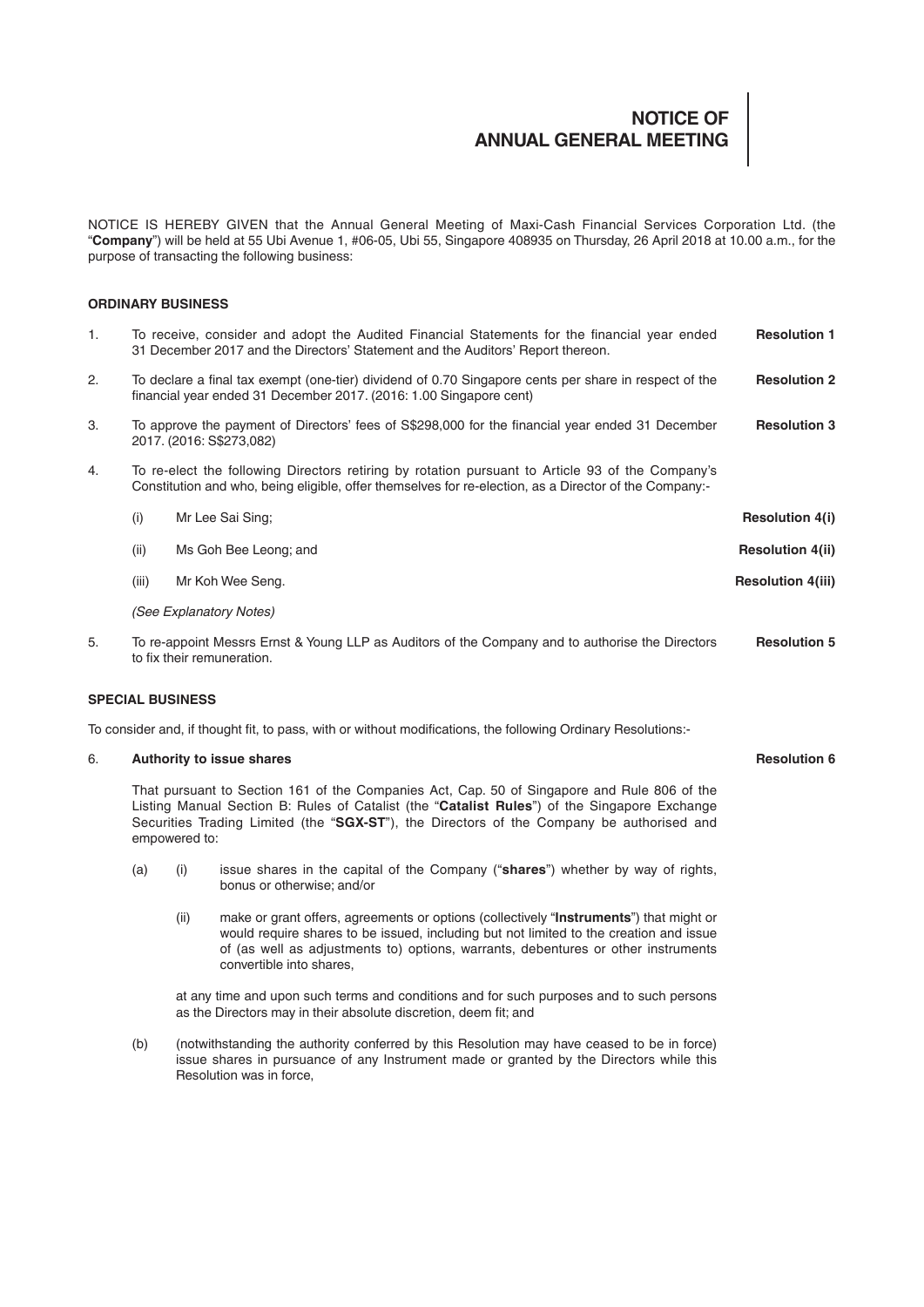*NOTICE OF ANNUAL GENERAL MEETING (continued)*

# **PROVIDED THAT:**

- (1) the aggregate number of shares (including shares to be issued in pursuance of the Instruments, made or granted pursuant to this Resolution) to be issued pursuant to this Resolution shall not exceed one hundred per cent (100%) of the total number of issued shares (excluding treasury shares and subsidiary holdings) in the capital of the Company (as calculated in accordance with sub-paragraph (2) below), of which the aggregate number of shares to be issued other than on a pro-rata basis to shareholders of the Company shall not exceed fifty per cent (50%) of the total number of issued shares (excluding treasury shares and subsidiary holdings) in the capital of the Company (as calculated in accordance with sub-paragraph (2) below) or any such other limit as may be prescribed by the Catalist Rules as at the date this Resolution is passed;
- (2) (subject to such calculation as may be prescribed by the SGX-ST) for the purpose of determining the aggregate number of shares that may be issued under sub-paragraph (1) above, the total number of issued shares (excluding treasury shares and subsidiary holdings) shall be based on the total number of issued shares (excluding treasury shares and subsidiary holdings) in the capital of the Company at the time of passing of this Resolution, after adiusting for:
	- (a) new shares arising from the conversion or exercise of any convertible securities;
	- (b) new shares arising from exercising share options or vesting of share awards which are outstanding or subsisting at the time of the passing of this Resolution, provided that the share options or awards (as the case may be) were granted in compliance with Part VIII of Chapter 8 of the Catalist Rules; and
	- (c) any subsequent bonus issue, consolidation or subdivision of shares;
- (3) in exercising the authority conferred by this Resolution, the Company shall comply with the provisions of the Catalist Rules of the SGX-ST for the time being in force (unless such compliance has been waived by the SGX-ST) and the Constitution of the Company; and
- (4) unless revoked or varied by the Company in a general meeting, such authority shall continue in force until the conclusion of the next Annual General Meeting of the Company or the date by which the Annual General Meeting of the Company is required by law to be held, whichever is earlier.

*(See Explanatory Notes)*

## 7. **Authority to issue shares under the Maxi-Cash Performance Share Plan**

# **Resolution 7**

That pursuant to Section 161 of the Companies Act, Cap. 50 of Singapore, authority be and is hereby given to the Directors of the Company to offer and grant awards ("Awards") in accordance with the provisions of the Maxi-Cash Performance Share Plan and to allot and issue from time to time such number of shares in the capital of the Company as may be required to be issued pursuant to the vesting of the Awards granted under the Maxi-Cash Performance Share Plan, provided always, the aggregate number of shares to be allotted and issued pursuant to the Maxi-Cash Performance Share Plan, when added to the number of shares issued and issuable in respect of all Awards, and all shares issued and issuable in respect of all options or awards granted under any other share incentive scheme or share plans adopted by the Company and for the time being in force, shall not exceed fifteen per cent (15%) of the total issued share capital (excluding treasury shares and subsidiary holdings) of the Company on the date preceding the date of the relevant grant and that such authority shall from time to time, unless revoked or varied by the Company in a general meeting, continue in force until the conclusion of the next Annual General Meeting of the Company or the date by which the next Annual General Meeting of the Company is required by law to be held, whichever is earlier.

*(See Explanatory Notes)*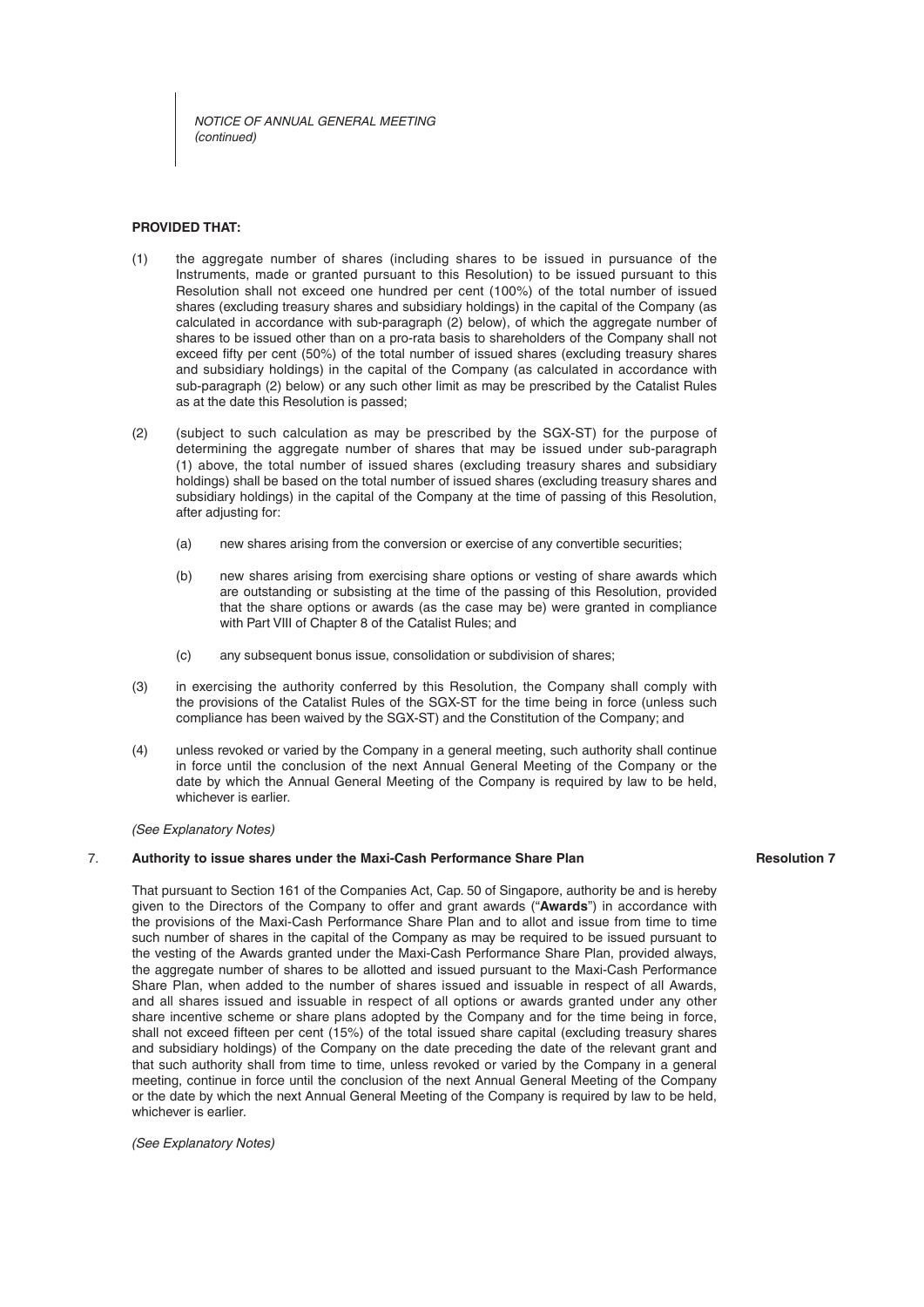*NOTICE OF ANNUAL GENERAL MEETING (continued)*

# 8. **Authority to issue shares under the Maxi-Cash Financial Services Corporation Ltd Scrip Dividend Scheme**

That pursuant to Section 161 of the Companies Act, Cap. 50 of Singapore and Rule 806 of the Catalist Rules of the SGX-ST, the Directors of the Company be and are hereby authorised and empowered to issue such number of shares in the Company as may be required to be issued pursuant to the Maxi-Cash Financial Services Corporation Ltd Scrip Dividend Scheme from time to time and that such authority shall, unless revoked or varied by the Company in a general meeting, continue in force until the conclusion of the next Annual General Meeting of the Company or the date by which the next Annual General Meeting of the Company is required by law to be held, whichever is earlier.

## *(See Explanatory Notes)*

# 9. **Proposed renewal of the Share Purchase Mandate**

That for the purposes of Sections 76C and 76E of the Companies Act, Cap. 50 of Singapore, the Directors of the Company be and are hereby authorised to make purchases of shares from time to time (whether by way of market purchases or off-market purchases on an equal access scheme) of up to ten per cent (10%) of the issued ordinary shares in the capital of the Company (ascertained as at date of the passing of this Resolution 9) at the price of up to but not exceeding the Maximum Price, in accordance with the "**Guidelines on Share Purchases**" set out in Annex A of the Appendix to Shareholders dated 11 April 2018 for the renewal of the Share Purchase Mandate (the "**Appendix**") and this mandate shall, unless revoked or varied by the Company in general meeting, continue in force until the date that the next Annual General Meeting of the Company is held or is required by law to be held, whichever is the earlier.

In this Ordinary Resolution, "**Maximum Price**" means the maximum price at which the shares can be purchased pursuant to the Share Purchase Mandate, which shall not exceed the sum constituting five per cent (5%) above the average closing price of the shares over the period of five (5) Market Days ("**Market Day**" being a day on which the SGX-ST is open for securities trading) in which transactions in the shares on the SGX-ST were recorded, in the case of a market purchase, before the day on which such purchase is made, and, in the case of an off-market purchase on an equal access scheme, immediately preceding the date of offer by the Company, as the case may be, and adjusted for any corporate action that occurs after the relevant five (5) days period.

*(See Explanatory Notes)*

# **OTHER BUSINESS**

10. To transact any other business.

BY ORDER OF THE BOARD

**Lim Swee Ann** Company Secretary 11 April 2018, Singapore

#### **Resolution 9**

**Resolution 8**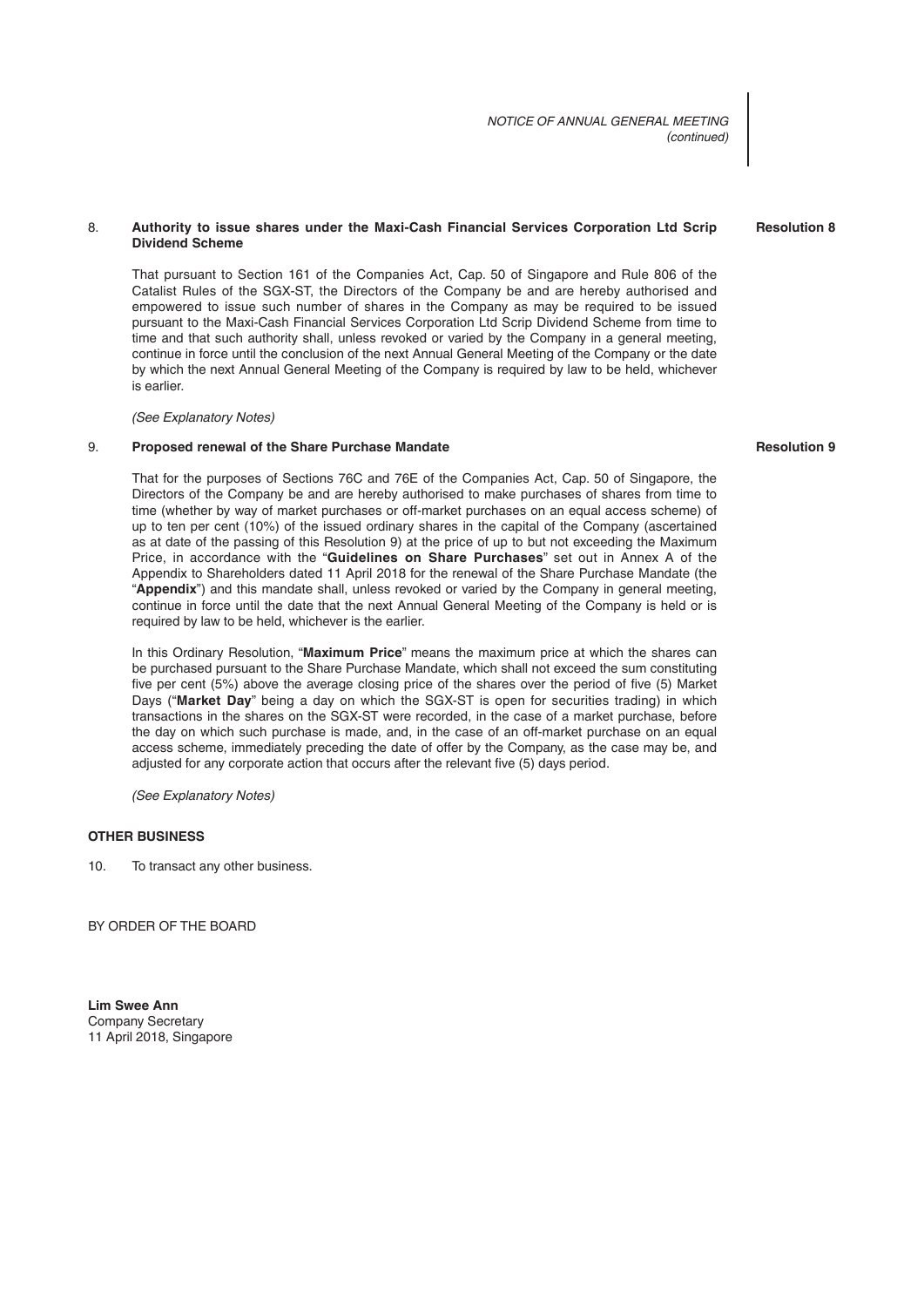*NOTICE OF ANNUAL GENERAL MEETING (continued)*

#### **Explanatory Notes:**

#### **Resolution 4(i)**

Mr Lee Sai Sing will, upon re-election as a Director of the Company, remain as the Chairman of the Remuneration Committee and a member of the Audit Committee and Nominating Committee. Mr Lee Sai Sing is considered by the Board of Directors to be independent for the purpose of Rule 704(7) of the Catalist Rules of the SGX-ST. Detailed information on Mr Lee Sai Sing can be found under the sections entitled "Board of Directors", "Corporate Governance Report" and "Directors' Statement" of the Company's Annual Report 2017.

#### **Resolution 4(ii)**

Ms Goh Bee Leong will, upon re-election as a Director of the Company, remain as the Chairman of the Nominating Committee and a member of the Audit Committee and the Remuneration Committee. Ms Goh Bee Leong is considered by the Board of Directors to be independent for the purpose of Rule 704(7) of the Catalist Rules of the SGX-ST. Detailed information on Ms Goh Bee Leong can be found under the sections entitled "Board of Directors", "Corporate Governance Report" and "Directors' Statement" of the Company's Annual Report 2017.

#### **Resolution 4(iii)**

Mr Koh Wee Seng will, upon re-election as a Director of the Company, remain as the Non-Executive Chairman of the Company. Detailed information on Mr Koh Wee Seng can be found under the sections entitled "Board of Directors", "Corporate Governance Report" and "Directors' Statement" of the Company's Annual Report 2017.

#### **Resolution 6**

The Ordinary Resolution no. 6, if passed, will empower the Directors of the Company, effective until the conclusion of the next Annual General Meeting of the Company, or the date by which the next Annual General Meeting of the Company is required by law to be held, or such authority is varied or revoked by the Company in a general meeting, whichever is the earlier, to issue shares, make or grant Instruments convertible into shares and to issue shares pursuant to such Instruments, up to a number not exceeding, in total one hundred per cent (100%) of the total number of issued shares (excluding treasury shares and subsidiary holdings) in the capital of the Company, of which fifty per cent (50%) may be issued other than on a pro-rata basis to the shareholders of the Company.

For determining the aggregate number of shares that may be issued, the total number of issued shares (excluding treasury shares and subsidiary holdings) will be calculated based on the total number of issued shares (excluding treasury shares and subsidiary holdings) in the capital of the Company at the time this Ordinary Resolution is passed after adjusting for new shares arising from the conversion or exercise of any convertible securities or share options or vesting of share awards which are outstanding or subsisting at the time when this Ordinary Resolution is passed and any subsequent bonus issue, consolidation or subdivision of shares.

#### **Resolution 7**

The Ordinary Resolution no. 7, if passed, will empower the Directors of the Company, to allot and issue shares in the Company of up to a number not exceeding in total fifteen per cent (15%) of the total issued shares (excluding treasury shares and subsidiary holdings) in the capital of the Company from time to time pursuant to the vesting of Awards under the Maxi-Cash Performance Share Plan.

#### **Resolution 8**

The Ordinary Resolution no. 8, if passed, will empower the Directors of the Company, effective until the conclusion of the next Annual General Meeting of the Company, or the date by which the next Annual General Meeting of the Company is required by law to be held or when such authority is varied or revoked by the Company in a general meeting, whichever is the earlier, to issue shares in the Company from time to time pursuant to the Maxi-Cash Financial Services Corporation Ltd Scrip Dividend Scheme. Please refer to the Company's announcement dated 9 March 2016 for details on the Maxi-Cash Financial Services Corporation Ltd Scrip Dividend Scheme.

#### **Resolution 9**

The Ordinary Resolution no. 9, if passed, will empower the Directors of the Company, from the date of the Annual General Meeting of the Company until the date the next Annual General Meeting of the Company is to be held or is required by law to be held, whichever is the earlier, to make purchases (whether by way of market purchases or off -market purchases on an equal access scheme) from time to time of up to ten per cent (10%) of the total number of issued shares (excluding treasury shares and subsidiary holdings) at prices up to but not exceeding the Maximum Price. The rationale for, the authority and limitation on, the sources of funds to be used for the purchase or acquisition including the amount of financing and the financial effects of the purchase or acquisition of shares by the Company pursuant to the Share Purchase Mandate are set out in greater detail in Annex A of the Appendix.